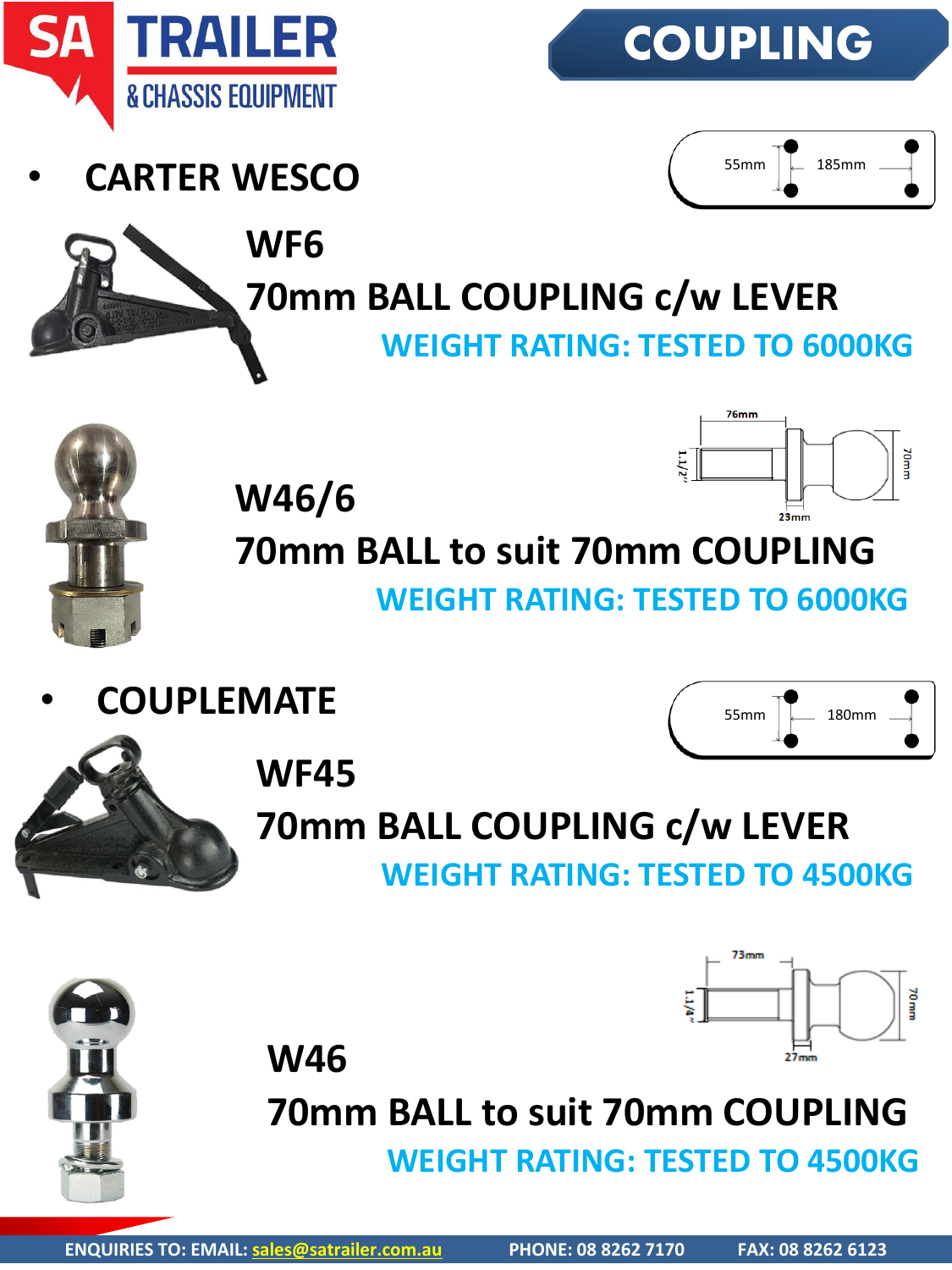



#### • **GOOSE NECK COUPLING & BALLS**



# **SM300C SM300 3'' GOOSE NECK COUPLING**

**WEIGHT RATING: 9000KG**



**GP300C GP300 3'' GOOSE NECK COUPLING**

**WEIGHT RATING: 9000KG**



**B2516**

**2.5/16'' TOWBALL**



**TOWING RATING: 6000KG**



**SM300B SM300 3'' TOWBALL**

**TOWING RATING: 9000KG**

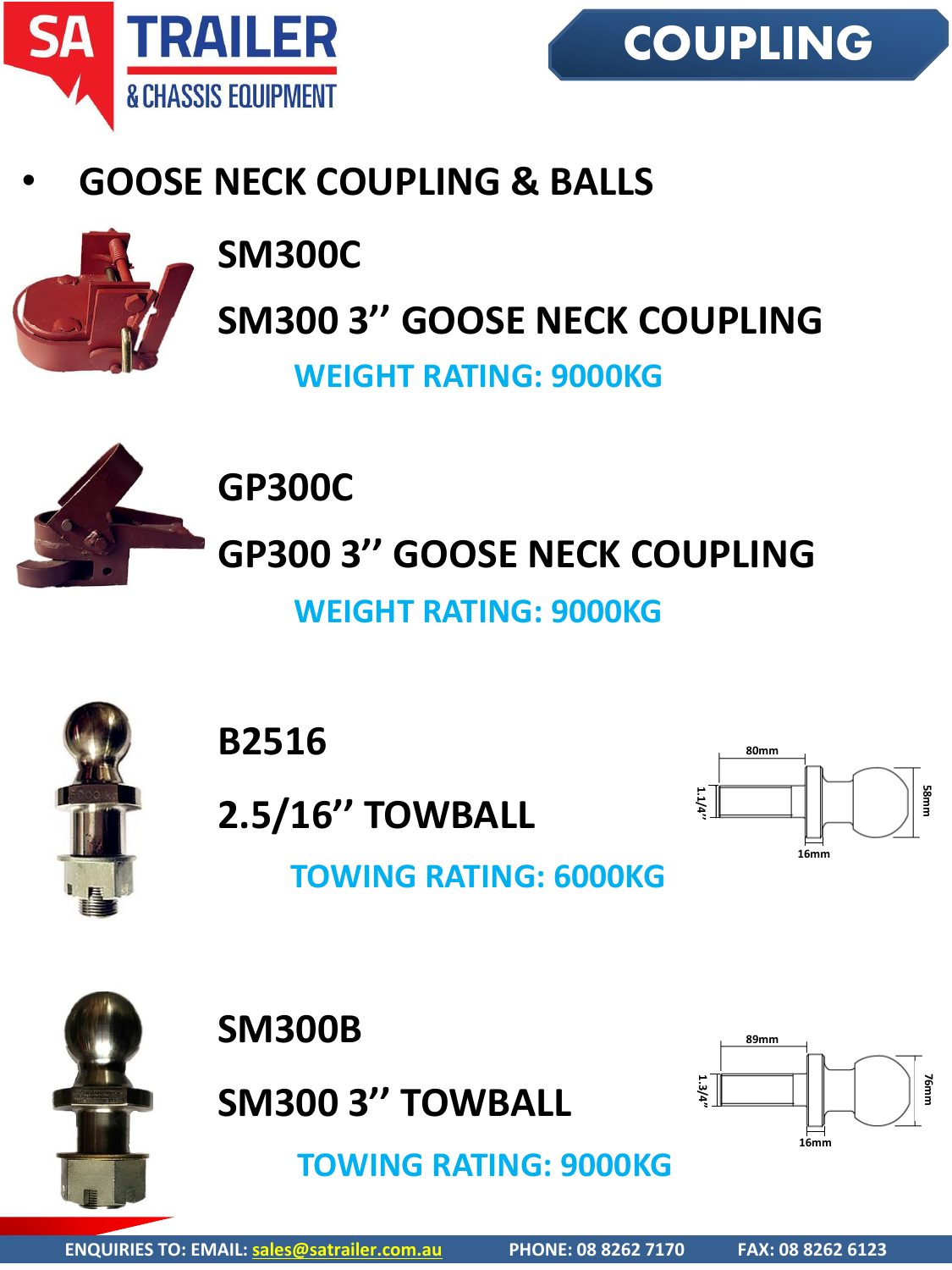





### **JS-CWET**

#### **50mm A-FRAME WELD ON COUPLING**



### **AO118 3'' RING WELD ON SWIVEL COUPLING WEIGHT RATING: 5000KG**



**3'' RING BOLT ON TELECOM COUPLING**

**WEIGHT RATING: 8000KG**

**AO160**

**80mm 188mm**